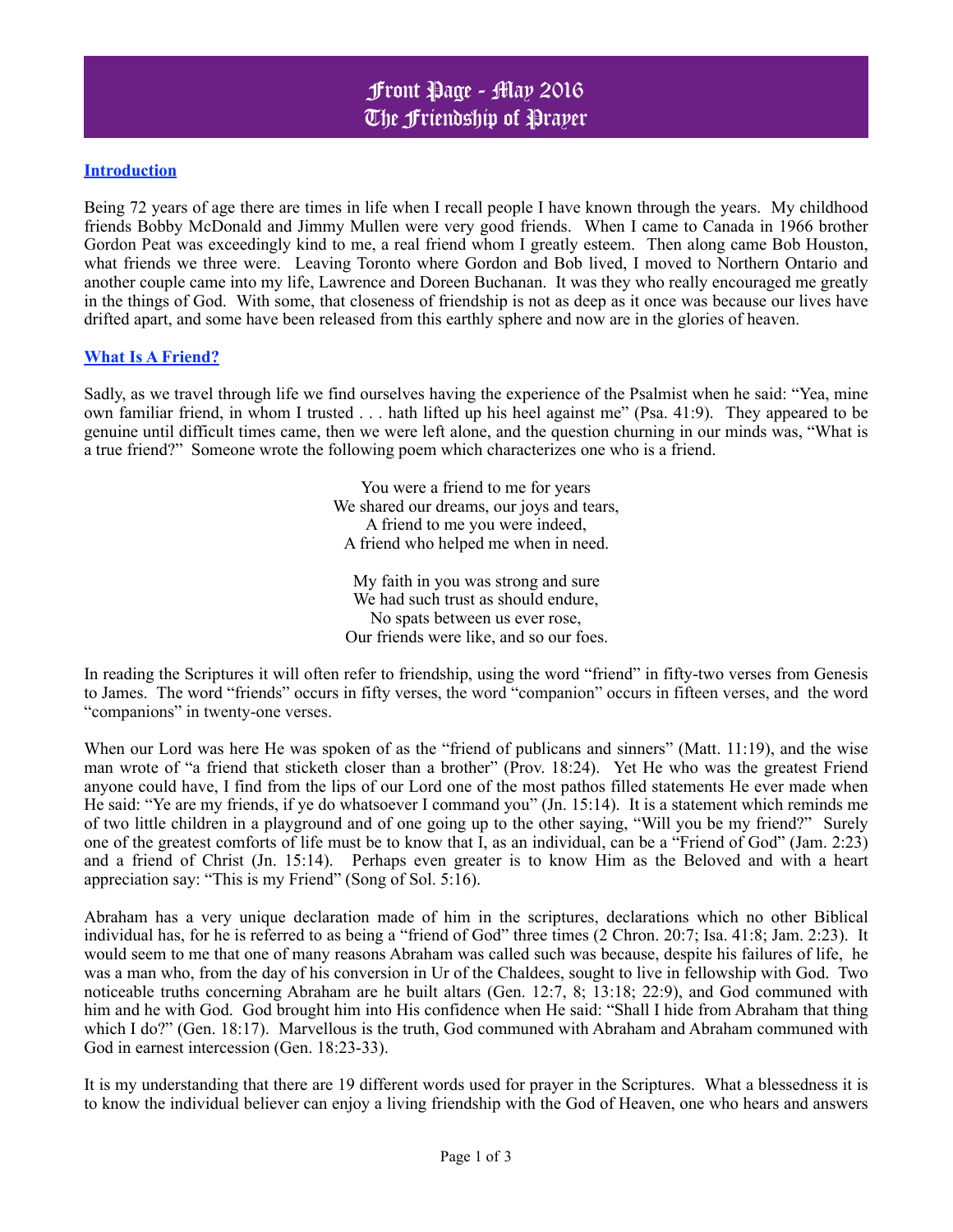# Front Page - May 2016 The Friendship of Prayer

prayer. I want to consider some of the words the Spirit used regarding aspects of prayer in this and the "Front-Page" of future months.

### **Prayer**

The Palmist wrote a beautiful expression in penning the words: "He that planted the ear, shall he not hear?" (Psa 94:9). It is a truth which radiates comfort to the believer, being one of the first characteristics of new life. When Dr. Luke was writing about the conversion of Saul he records God's words to Ananias: "Behold, he prayeth" (Acts 9:11). Constantly we read of Paul praying for the saints (2 Cor. 13:7; Eph. 3:14; Phil. 1:9) and requesting their prayers for he and his associates (1 Thess. 5:25; 2 Thess. 3:1). Paul also exhorts the saints to: "Pray without ceasing" (1 Thess. 5:17). How lovely to be a believer who can find at the end of life they are still able to pray, even when all abilities to travel and speak, to minister, to visit, are long gone. How beautiful it would be at the end of this earthly sojourn to enter the celestial portals saying: "Lord Jesus, receive my spirit" (Acts 7:59).

It was some forty years ago I learnt a little chorus from Child Evangelism. It was called, "Did you ever speak to God above?" in which it reminds us that prayer can be spoken out loud (Lk. 18:13), in silence (Lk. 18:11; 1 Sam. 1:13); on the mountain (Lk. 6:12); on the sea (Matt. 14:30); alone (Lk. 9:18); in public (Matt. 11:25; Jn. 11:41). It can even be an attitude without a word spoken, as when the Psalmist said: "I give myself unto prayer" (Psa. 109:4).

#### The Hebrew Word "Shaal"

The word "shaal" indicates perhaps the simplest form of prayer and means to simply ask, or make a request for something. At times it is used as an inquiry as in (Deut. 4:32; 32:7); sometimes it means to ask for counsel (Jud. 18:5); and sometimes it means to pray as in the expression: "Pray for the peace of Jerusalem" (Psa. 122:6). In the New Testament part of that which is commonly called, "The Lord's Prayer", there is the asking the Lord to: "Lead us not into temptation; but deliver us from the evil" (Lk. 11:4); or "Give us day by day our daily bread" (Lk. 11:3), or "Forgive us our sins; for we also forgive every one that is indebted to us" (Lk. 11:4).

#### **Relationship Does Not Mean Familiarity**

With friendship there is ever the possibility of over familiarity and this can happen regarding communing with Father. I am thinking of the occasion when the disciples heard the Lord praying and they asked him: "Lord, teach us to pray" (Lk. 11:1). It would seem to me that they were not asking to learn how to pray, but having beheld his whole demeanour and attitude, His simplicity and childlike trusts, the comfortable communications He had with God, it was something they had never known and longed to enter into that rarefied air of heaven. In that prayer there is first of all, the awesomeness of God brought before their attention when the Lord said: "Our Father which art in heaven, Hallowed be thy name" (Lk. 11:2). While the truth of relationship is viewed as a reality, yet there is the need to appreciate that God is not our "buddy," neither is He our "daddy". He is God, and to be held in the highest esteem and respect.

#### **Prayer Does Not Mean Instantaneous Response**

The Lord told the parable of the widow who prayed to the Judge to avenge her of her adversary. Because of her instance the Judge eventually did so, but there was the proving of her sincerity and she had to learn to wait for him to respond. This is a lesson we, in a world of instantaneousness, find hard to accept. God is not our servant who has to do as we say when we ask, that is, He does not always answer our prayers the moment we ask. The words of the Lord still stand true: "Ask, Seek, Knock" (Matt. 7:7). It means there has to be persistence. Furthermore, for prayer to be answered appropriately, there must be a knowledge of the will of God: "And if we know that he hear us, whatsoever we ask, we know that we have the petitions that we desired of him" (1 Jn. 5:15). Reality is, I have found that it always brings sorrow when God gives us what we ask for, although it is not according to His will. Like the children of Israel, we murmur intimating that God does not really love us or He